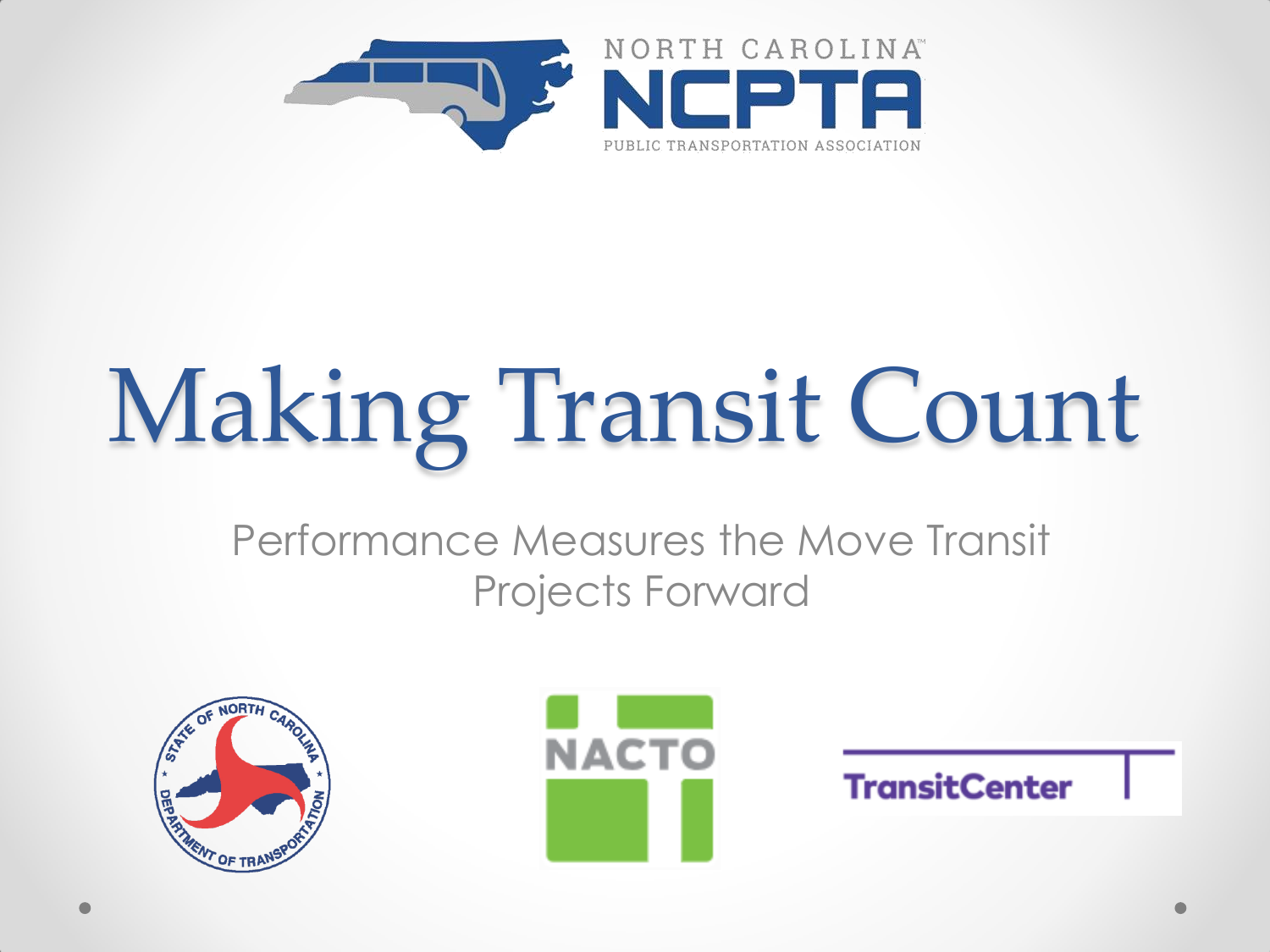## Webinar Agenda

- Welcome, Housekeeping and Introductions o Mark E. Kirstner, NCPTA – Training Committee
- Goals and Purpose of Today's Discussion
	- o Debbie Collins, Director NCDOT Public Transportation Division
- Setting the Stage
	- o Stephen Higashide Director of Research at The Transit Center
- Making Transit Count
	- o Aaron Villere NCTAO Senior Program Associate, Designing Cities Initiative
- Q & A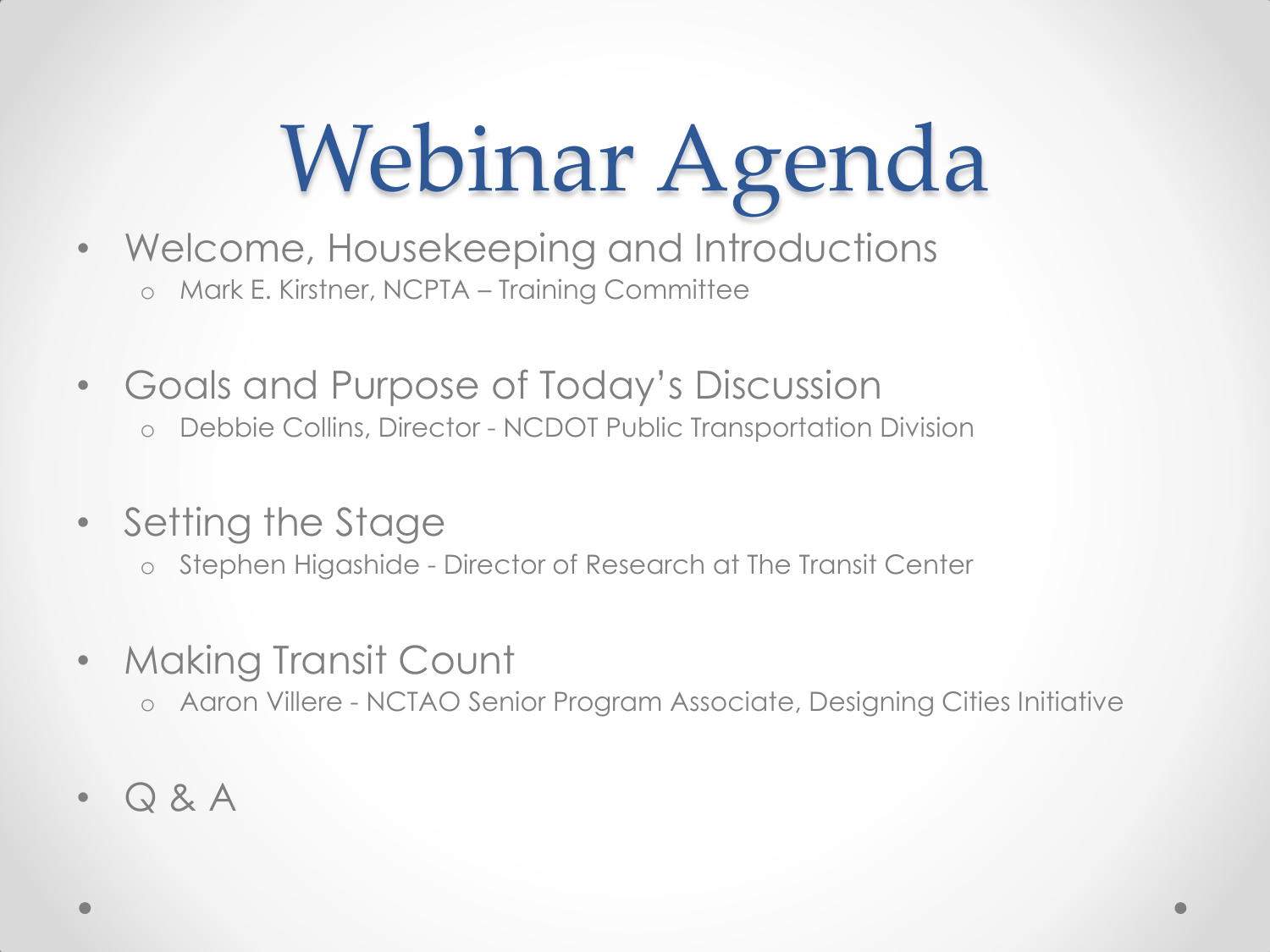

### Welcome

The North Carolina Public Transportation Association (NCPTA) is a private, nonprofit organization that was incorporated in January 1983. With a vision of "**Excellence in Public Transportation,**" the Association's mission is "**Supporting our members and the public they serve through advocacy, education, and collaboration.**"

- <https://www.nctransit.org/>
- Training Committee [markk@partnc.org](mailto:markk@partnc.org)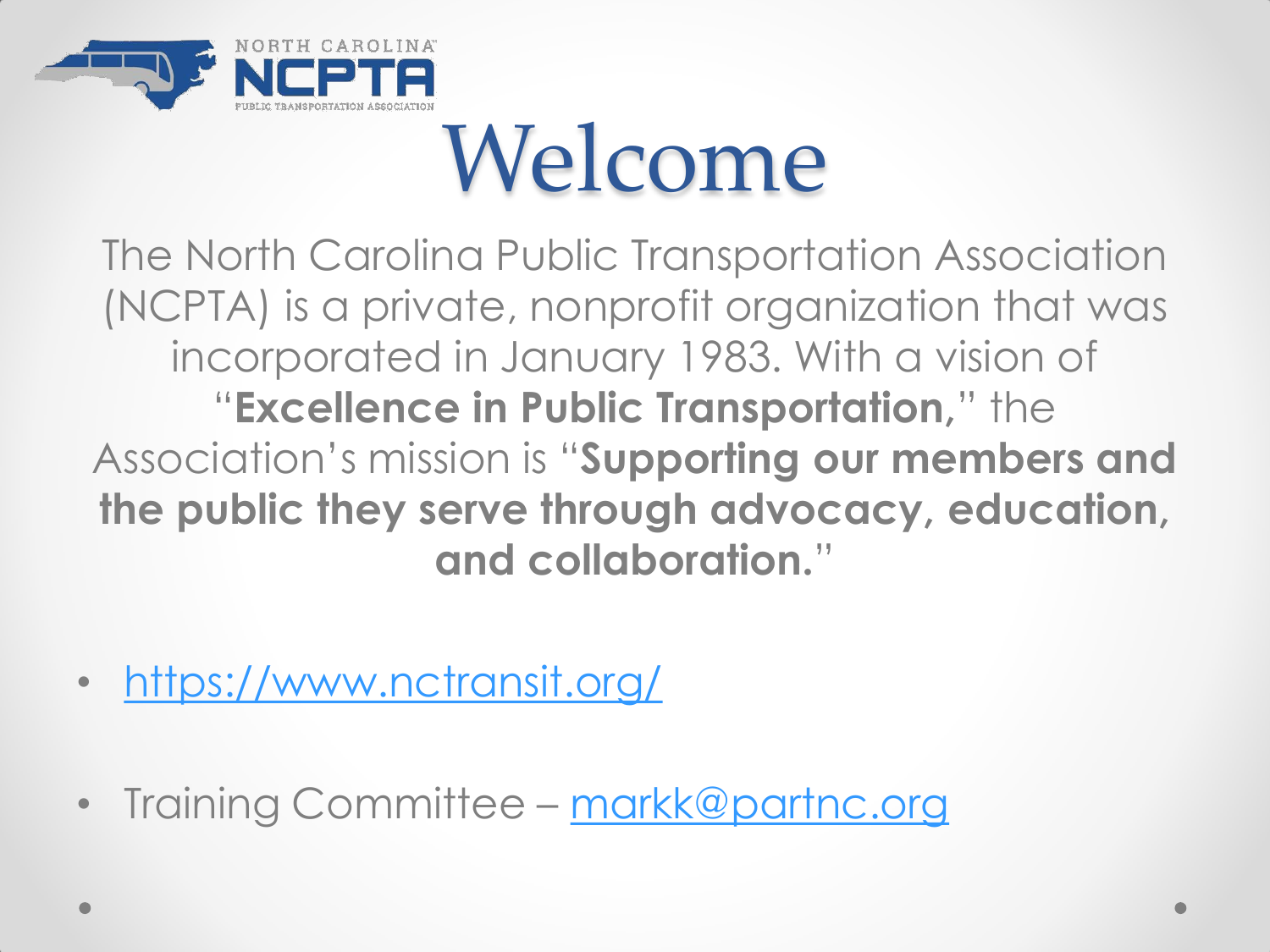## Housekeeping

- Please enter the number of people watching from your location in the Chat Box so we know how many people viewed the webinar. **(Please it's one of our performance measures. )**
- There will be a Q & A session at the end of the webinar. Enter your questions into the Chat Box.
- The webinar is being recorded and link will be emailed out to everyone, hopefully within a few days.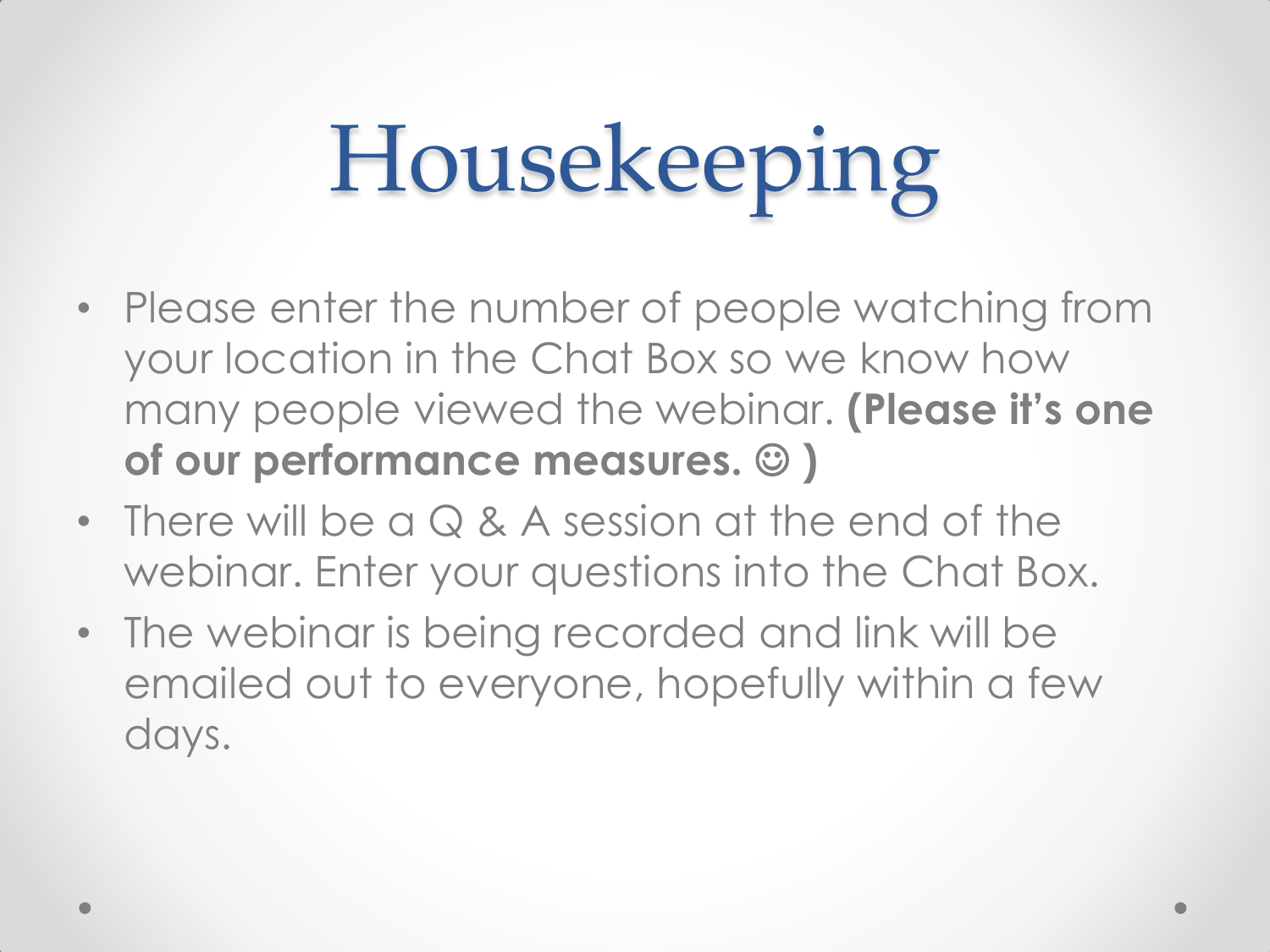## Today's Lineup

- Mark E. Kirstner, AICP
	- Director of Planning at PART and Chair of the NCPTA Training Committee
- Debbie Collins
	- Director of the NCDOT Public Transportation Division
- Aaron Villere
	- o National Association of City Transportation Officials Senior Program Associate with the Designing Cities Initiative
- Steven Higashide
	- o Director of Research for the Transit Center





#### **TransitCenter**